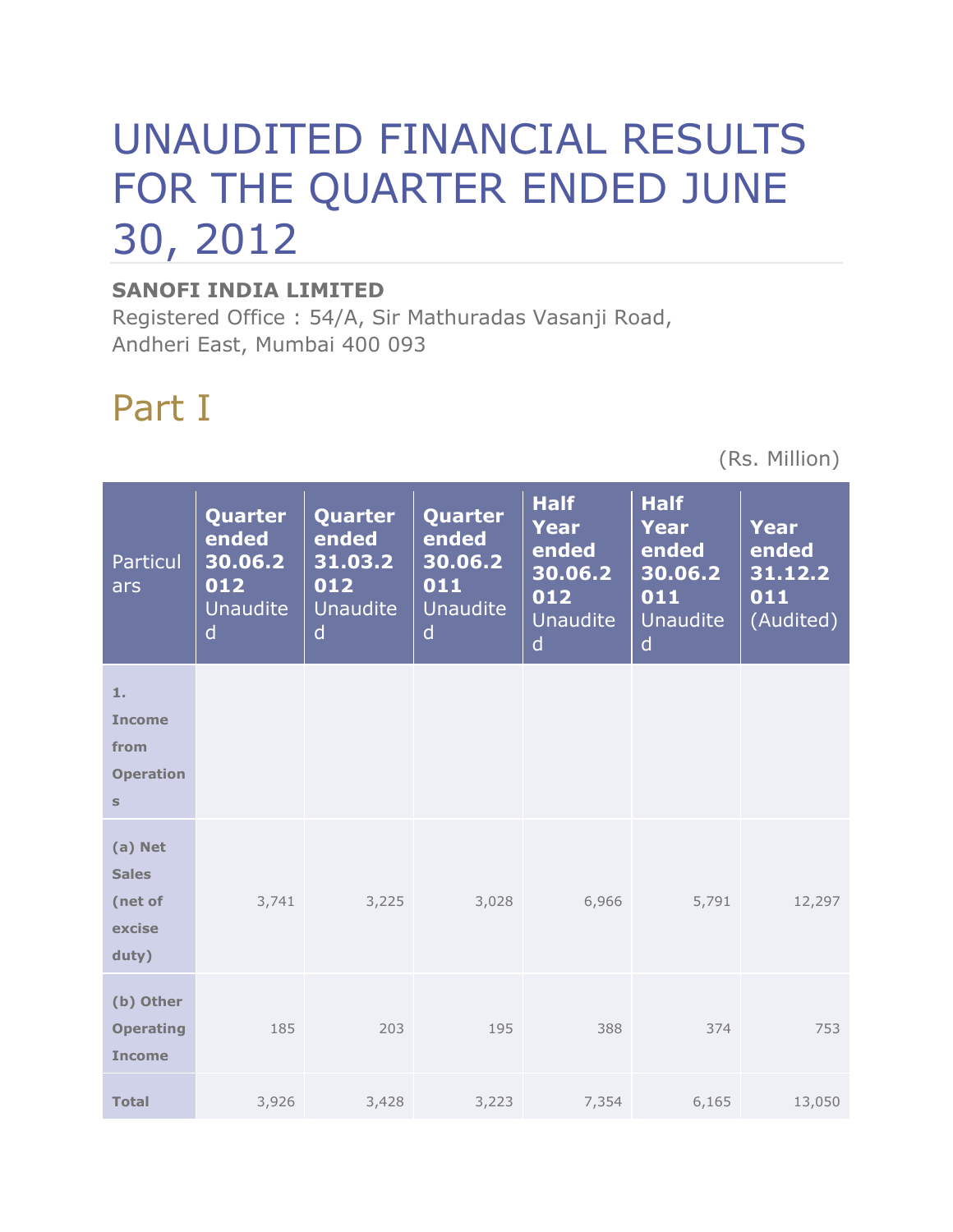| Particul<br>ars                                                                                             | Quarter<br>ended<br>30.06.2<br>012<br><b>Unaudite</b><br>d | Quarter<br>ended<br>31.03.2<br>012<br><b>Unaudite</b><br>d | Quarter<br>ended<br>30.06.2<br>011<br><b>Unaudite</b><br>$\mathsf{d}$ | <b>Half</b><br><b>Year</b><br>ended<br>30.06.2<br>012<br>Unaudite<br>$\mathsf{d}$ | <b>Half</b><br>Year<br>ended<br>30.06.2<br>011<br>Unaudite<br>$\mathsf{d}$ | <b>Year</b><br>ended<br>31.12.2<br>011<br>(Audited) |
|-------------------------------------------------------------------------------------------------------------|------------------------------------------------------------|------------------------------------------------------------|-----------------------------------------------------------------------|-----------------------------------------------------------------------------------|----------------------------------------------------------------------------|-----------------------------------------------------|
| income<br>from<br><b>Operation</b><br>s (net)                                                               |                                                            |                                                            |                                                                       |                                                                                   |                                                                            |                                                     |
| $\overline{2}$<br><b>Expendit</b><br>ure                                                                    |                                                            |                                                            |                                                                       |                                                                                   |                                                                            |                                                     |
| (a) Cost<br>of<br><b>Materials</b><br><b>Consume</b><br>$\mathbf d$                                         | 1,428                                                      | 1,322                                                      | 1,315                                                                 |                                                                                   | 2,750<br>2,507                                                             | 4,916                                               |
| (b)<br><b>Purchase</b><br>of stock<br>in trade                                                              | 521                                                        | 478                                                        | 490                                                                   | 999                                                                               | 726                                                                        | 1,353                                               |
| (c)<br><b>Changes</b><br>in<br>inventori<br>es of<br>finished<br>goods,<br>work in<br>progress<br>and stock | (98)                                                       | (215)                                                      | (299)                                                                 | (313)                                                                             | (366)                                                                      | (76)                                                |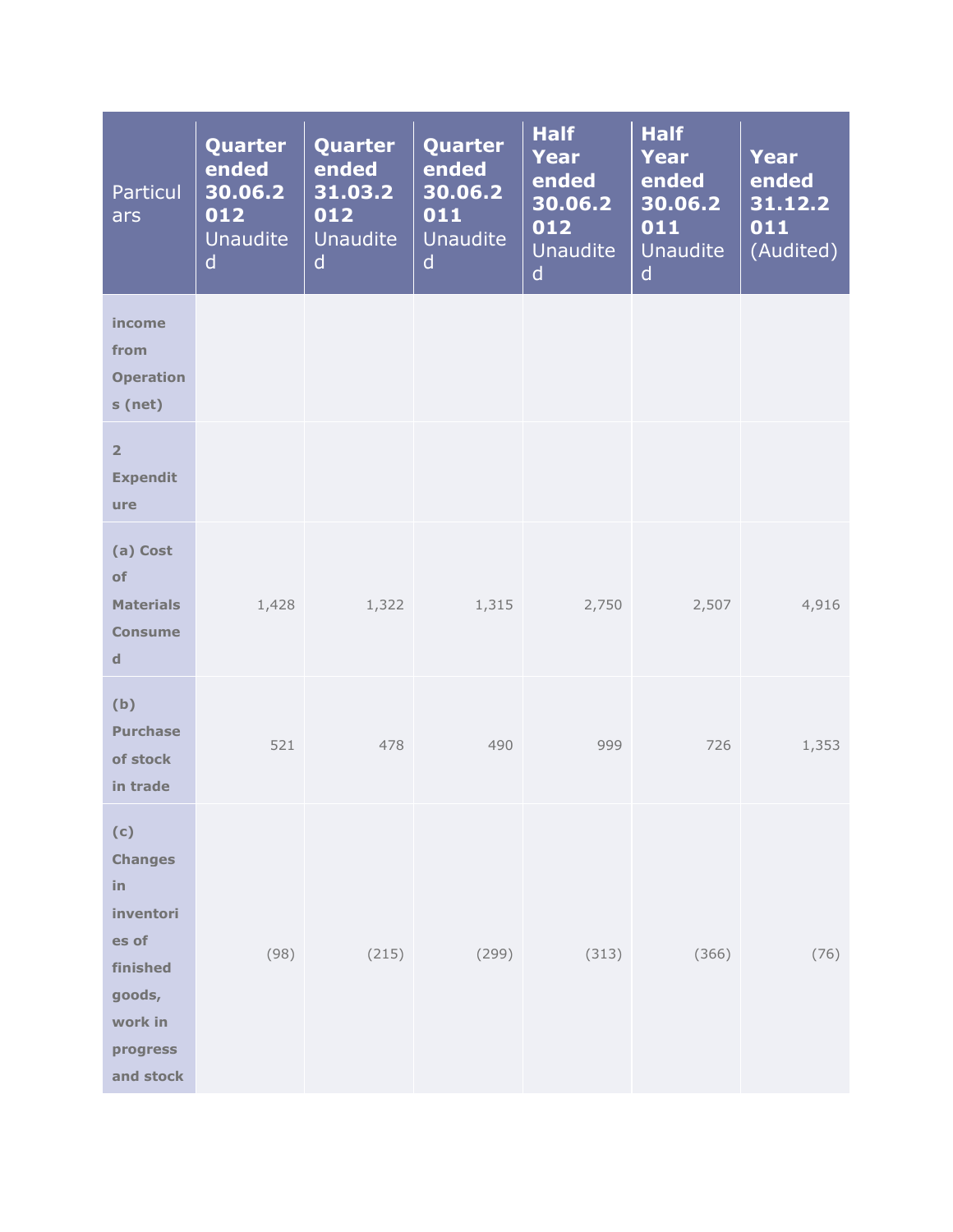| Particul<br>ars                                                                                           | Quarter<br>ended<br>30.06.2<br>012<br><b>Unaudite</b><br>d | Quarter<br>ended<br>31.03.2<br>012<br><b>Unaudite</b><br>d | Quarter<br>ended<br>30.06.2<br>011<br><b>Unaudite</b><br>$\mathsf{d}$ | <b>Half</b><br><b>Year</b><br>ended<br>30.06.2<br>012<br>Unaudite<br>$\mathsf{d}$ | <b>Half</b><br><b>Year</b><br>ended<br>30.06.2<br>011<br><b>Unaudite</b><br>$\mathsf{d}$ | Year<br>ended<br>31.12.2<br>011<br>(Audited) |
|-----------------------------------------------------------------------------------------------------------|------------------------------------------------------------|------------------------------------------------------------|-----------------------------------------------------------------------|-----------------------------------------------------------------------------------|------------------------------------------------------------------------------------------|----------------------------------------------|
| in trade                                                                                                  |                                                            |                                                            |                                                                       |                                                                                   |                                                                                          |                                              |
| (d)<br><b>Employee</b><br>benefits<br>expense                                                             | 548                                                        | 490                                                        | 441                                                                   | 1,038                                                                             | 846                                                                                      | 1,764                                        |
| (e)<br><b>Depreciat</b><br>ion and<br>amortisat<br>ion<br>expense                                         | 186                                                        | 183                                                        | 54                                                                    | 369                                                                               | 108                                                                                      | 311                                          |
| (f) Other<br>expenses                                                                                     | 820                                                        | 658                                                        | 653                                                                   | 1,478                                                                             | 1,215                                                                                    | 2,579                                        |
| (g) Total<br><b>Expenses</b>                                                                              | 3,405                                                      | 2,916                                                      | 2,654                                                                 | 6,321                                                                             | 5,036                                                                                    | 10,847                                       |
| 3 Profit<br>from<br><b>Operation</b><br>s before<br>other<br>income<br>and<br>finance<br>$costs(1-$<br>2) | 521                                                        | 512                                                        | 569                                                                   | 1,033                                                                             | 1,129                                                                                    | 2,203                                        |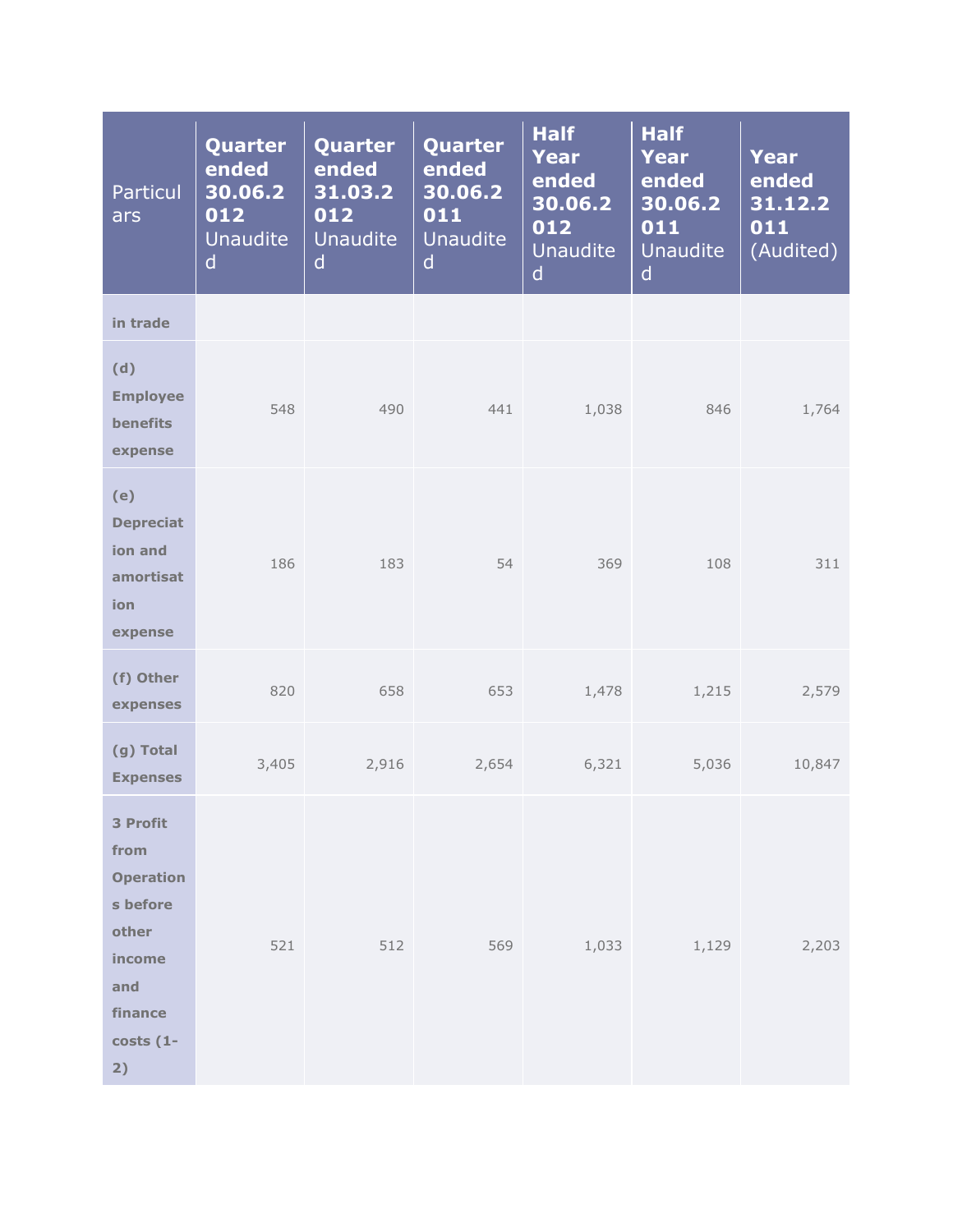| Particul<br>ars                                                                                  | Quarter<br>ended<br>30.06.2<br>012<br><b>Unaudite</b><br>d | Quarter<br>ended<br>31.03.2<br>012<br><b>Unaudite</b><br>$\mathsf{d}$ | Quarter<br>ended<br>30.06.2<br>011<br><b>Unaudite</b><br>$\mathsf{d}$ | <b>Half</b><br><b>Year</b><br>ended<br>30.06.2<br>012<br><b>Unaudite</b><br>$\mathsf{d}$ | <b>Half</b><br><b>Year</b><br>ended<br>30.06.2<br>011<br><b>Unaudite</b><br>$\mathsf{d}$ | Year<br>ended<br>31.12.2<br>011<br>(Audited) |
|--------------------------------------------------------------------------------------------------|------------------------------------------------------------|-----------------------------------------------------------------------|-----------------------------------------------------------------------|------------------------------------------------------------------------------------------|------------------------------------------------------------------------------------------|----------------------------------------------|
| 4 Other<br><b>Income</b>                                                                         | 82                                                         | 86                                                                    | 166                                                                   | 168                                                                                      | 364                                                                                      | 641                                          |
| 5 Profit<br>before<br>finance<br>costs<br>$(3+4)$                                                | 603                                                        | 598                                                                   | 735                                                                   | 1,201                                                                                    | 1,493                                                                                    | 2,844                                        |
| <b>6 Finance</b><br>costs                                                                        | $\overline{4}$                                             | $\overline{4}$                                                        | $\overline{\phantom{a}}$                                              | $\,8\,$                                                                                  | $\qquad \qquad -$                                                                        | $\overline{4}$                               |
| <b>7 Profit</b><br>before<br>tax and<br><b>Exception</b><br>al items<br>$(5-6)$                  | 599                                                        | 594                                                                   | 735                                                                   | 1,193                                                                                    | 1,493                                                                                    | 2,840                                        |
| 8 Tax<br><b>Expense</b>                                                                          | 194                                                        | 193                                                                   | 238                                                                   | 387                                                                                      | 490                                                                                      | 928                                          |
| 9 Net<br><b>Profit for</b><br>the<br>period<br>before<br><b>Exception</b><br>al items<br>$(7-8)$ | 405                                                        | 401                                                                   | 497                                                                   | 806                                                                                      | 1,003                                                                                    | 1,912                                        |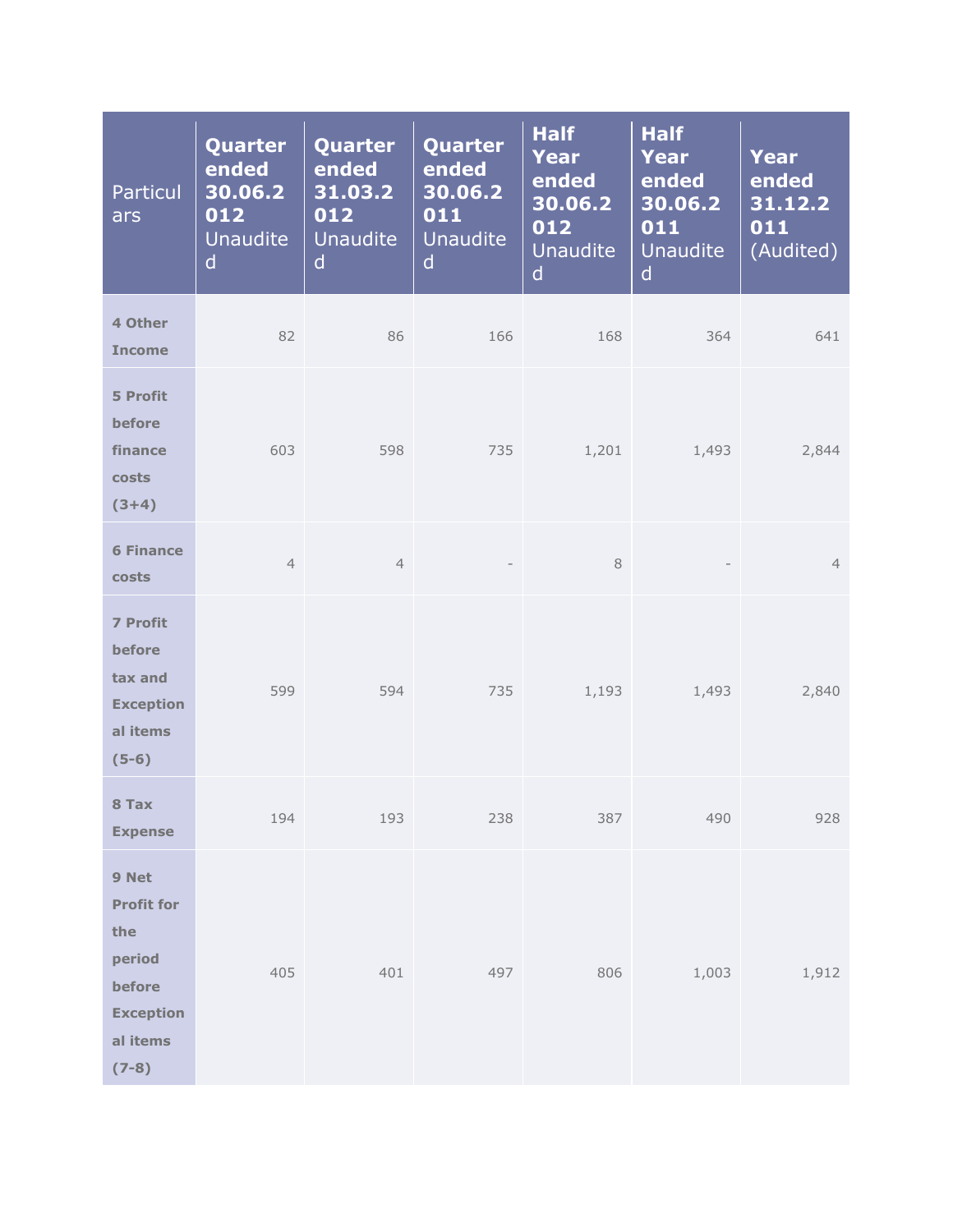| Particul<br>ars                                                                                          | Quarter<br>ended<br>30.06.2<br>012<br><b>Unaudite</b><br>d | Quarter<br>ended<br>31.03.2<br>012<br><b>Unaudite</b><br>d | Quarter<br>ended<br>30.06.2<br>011<br><b>Unaudite</b><br>$\mathsf{d}$ | <b>Half</b><br><b>Year</b><br>ended<br>30.06.2<br>012<br>Unaudite<br>$\mathsf{d}$ | <b>Half</b><br><b>Year</b><br>ended<br>30.06.2<br>011<br>Unaudite<br>$\mathsf{d}$ | <b>Year</b><br>ended<br>31.12.2<br>011<br>(Audited) |
|----------------------------------------------------------------------------------------------------------|------------------------------------------------------------|------------------------------------------------------------|-----------------------------------------------------------------------|-----------------------------------------------------------------------------------|-----------------------------------------------------------------------------------|-----------------------------------------------------|
| 10<br><b>Exception</b><br>al item<br>(net of<br>tax)                                                     |                                                            |                                                            |                                                                       |                                                                                   |                                                                                   |                                                     |
| <b>11 Net</b><br><b>Profit for</b><br>the<br>period<br>after<br><b>Exception</b><br>al items<br>$(9+10)$ | 405                                                        | 401                                                        | 497                                                                   | 806                                                                               | 1,003                                                                             | 1,912                                               |
| 12 Paid-<br>up equity<br>share<br>capital<br>(Face<br><b>Value of</b><br><b>Rs. 10</b><br>per<br>Share)  | 230                                                        | 230                                                        | 230                                                                   | 230                                                                               | 230                                                                               | 230                                                 |
| 13<br><b>Reserves</b><br>excluding<br>Revaluati<br>on                                                    |                                                            |                                                            |                                                                       |                                                                                   |                                                                                   | 10,781                                              |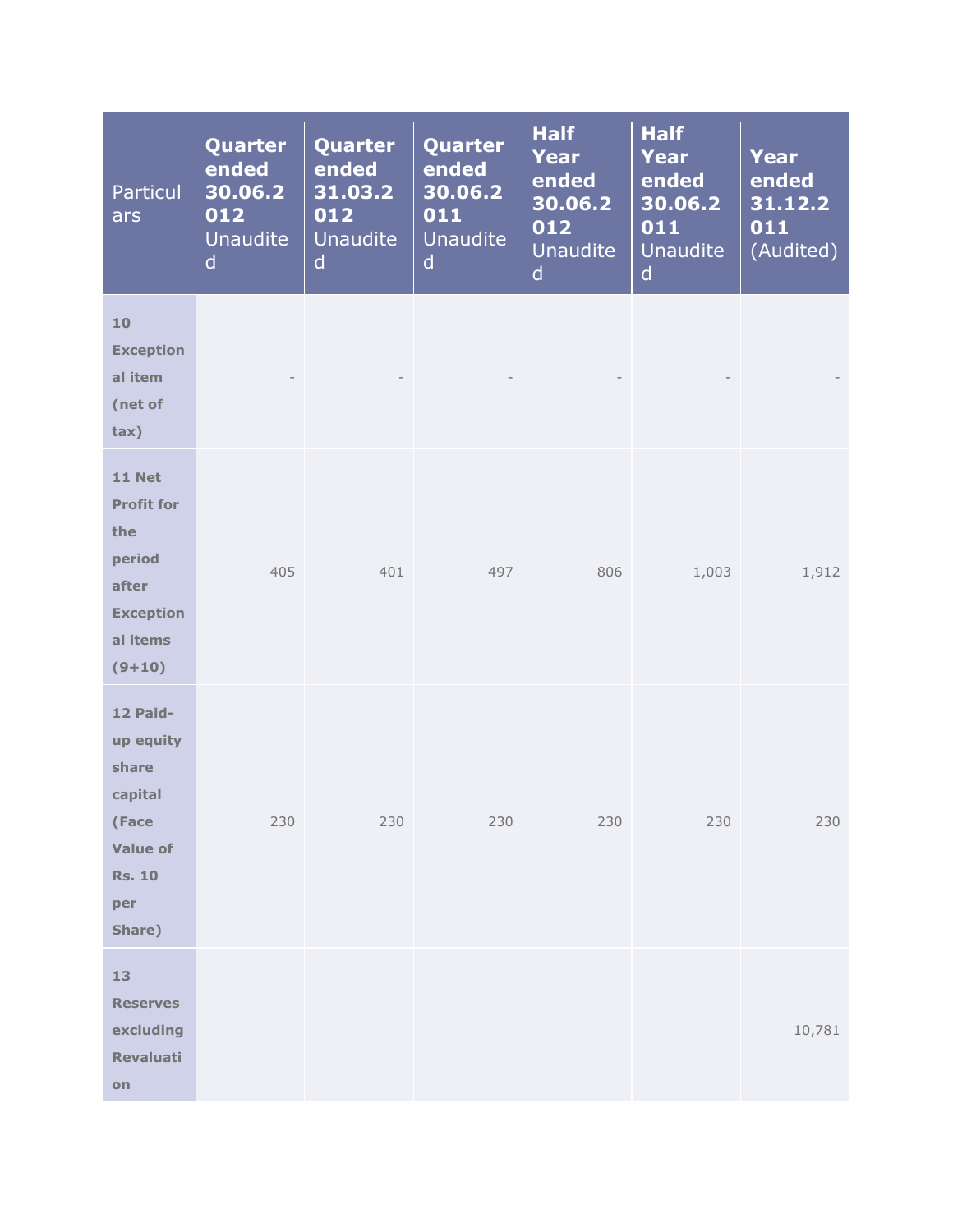| Particul<br>ars                                                                                                                                                                                                                         | Quarter<br>ended<br>30.06.2<br>012<br><b>Unaudite</b><br>$\mathsf{d}$ | Quarter<br>ended<br>31.03.2<br>012<br><b>Unaudite</b><br>d | Quarter<br>ended<br>30.06.2<br>011<br><b>Unaudite</b><br>$\mathsf{d}$ | <b>Half</b><br><b>Year</b><br>ended<br>30.06.2<br>012<br>Unaudite<br>$\mathsf{d}$ | <b>Half</b><br><b>Year</b><br>ended<br>30.06.2<br>011<br><b>Unaudite</b><br>$\mathsf{d}$ | <b>Year</b><br>ended<br>31.12.2<br>011<br>(Audited) |
|-----------------------------------------------------------------------------------------------------------------------------------------------------------------------------------------------------------------------------------------|-----------------------------------------------------------------------|------------------------------------------------------------|-----------------------------------------------------------------------|-----------------------------------------------------------------------------------|------------------------------------------------------------------------------------------|-----------------------------------------------------|
| <b>Reserves</b><br>as per<br>balance,<br>sheet of<br>previous<br>accountin<br>g year                                                                                                                                                    |                                                                       |                                                            |                                                                       |                                                                                   |                                                                                          |                                                     |
| 14<br><b>Earnings</b><br><b>Per Share</b><br>(EPS)<br>before<br><b>Exception</b><br>al items<br>(Rs.)<br>(Basic<br>and<br>diluted<br><b>EPS for</b><br>the<br>period,<br>for the<br>year to<br>date and<br>for the<br>previous<br>year) | 17.61                                                                 | 17.43                                                      | 21.61                                                                 | 35.04                                                                             | 43.61                                                                                    | 83.13                                               |
| 15                                                                                                                                                                                                                                      | 17.61                                                                 | 17.43                                                      | 21.61                                                                 | 35.04                                                                             | 43.61                                                                                    | 83.13                                               |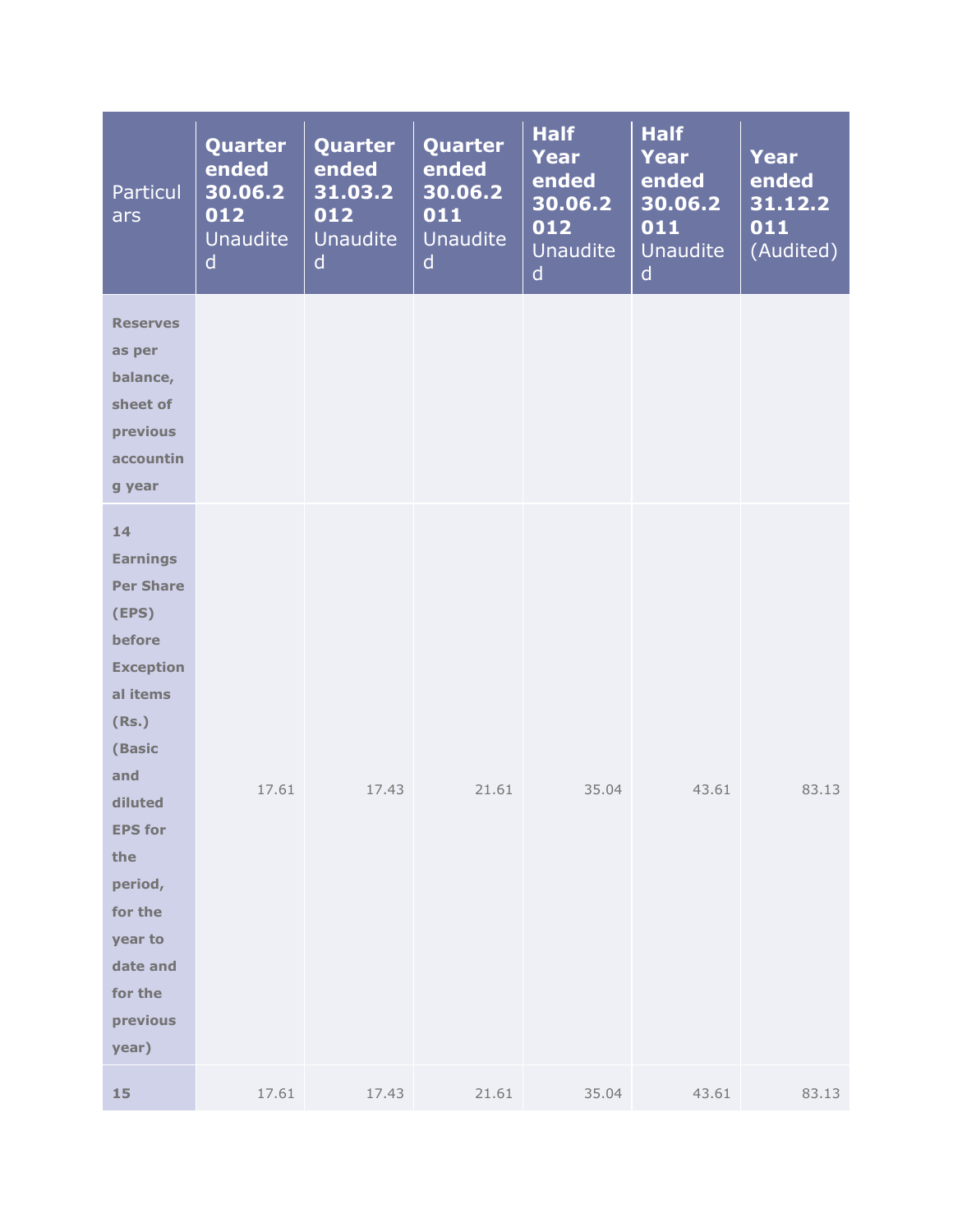| Particul<br>ars  | Quarter<br>ended<br>30.06.2<br>012<br>Unaudite<br>$\mathsf{d}$ | Quarter<br>ended<br>31.03.2<br>012<br><b>Unaudite</b><br>d | Quarter<br>ended<br>30.06.2<br>011<br><b>Unaudite</b><br>$\mathsf{d}$ | <b>Half</b><br><b>Year</b><br>ended<br>30.06.2<br>012<br><b>Unaudite</b><br>$\mathsf{d}$ | <b>Half</b><br><b>Year</b><br>ended<br>30.06.2<br>011<br><b>Unaudite</b><br>$\mathsf{d}$ | <b>Year</b><br>ended<br>31.12.2<br>011<br>(Audited) |
|------------------|----------------------------------------------------------------|------------------------------------------------------------|-----------------------------------------------------------------------|------------------------------------------------------------------------------------------|------------------------------------------------------------------------------------------|-----------------------------------------------------|
| <b>Earnings</b>  |                                                                |                                                            |                                                                       |                                                                                          |                                                                                          |                                                     |
| <b>Per Share</b> |                                                                |                                                            |                                                                       |                                                                                          |                                                                                          |                                                     |
| (EPS)            |                                                                |                                                            |                                                                       |                                                                                          |                                                                                          |                                                     |
| after            |                                                                |                                                            |                                                                       |                                                                                          |                                                                                          |                                                     |
| <b>Exception</b> |                                                                |                                                            |                                                                       |                                                                                          |                                                                                          |                                                     |
| al items         |                                                                |                                                            |                                                                       |                                                                                          |                                                                                          |                                                     |
| (Rs.)            |                                                                |                                                            |                                                                       |                                                                                          |                                                                                          |                                                     |
| (Basic           |                                                                |                                                            |                                                                       |                                                                                          |                                                                                          |                                                     |
| and              |                                                                |                                                            |                                                                       |                                                                                          |                                                                                          |                                                     |
| diluted          |                                                                |                                                            |                                                                       |                                                                                          |                                                                                          |                                                     |
| <b>EPS for</b>   |                                                                |                                                            |                                                                       |                                                                                          |                                                                                          |                                                     |
| the              |                                                                |                                                            |                                                                       |                                                                                          |                                                                                          |                                                     |
| period,          |                                                                |                                                            |                                                                       |                                                                                          |                                                                                          |                                                     |
| for the          |                                                                |                                                            |                                                                       |                                                                                          |                                                                                          |                                                     |
| year to          |                                                                |                                                            |                                                                       |                                                                                          |                                                                                          |                                                     |
| date and         |                                                                |                                                            |                                                                       |                                                                                          |                                                                                          |                                                     |
| for the          |                                                                |                                                            |                                                                       |                                                                                          |                                                                                          |                                                     |
| previous         |                                                                |                                                            |                                                                       |                                                                                          |                                                                                          |                                                     |
| year)            |                                                                |                                                            |                                                                       |                                                                                          |                                                                                          |                                                     |

[Top of page](http://www.sanofiindialtd.com/l/pw/en/layout.jsp?cnt=79567B5E-08D1-4AD2-8C69-9CDF7392E5FF#area_b)

### Part II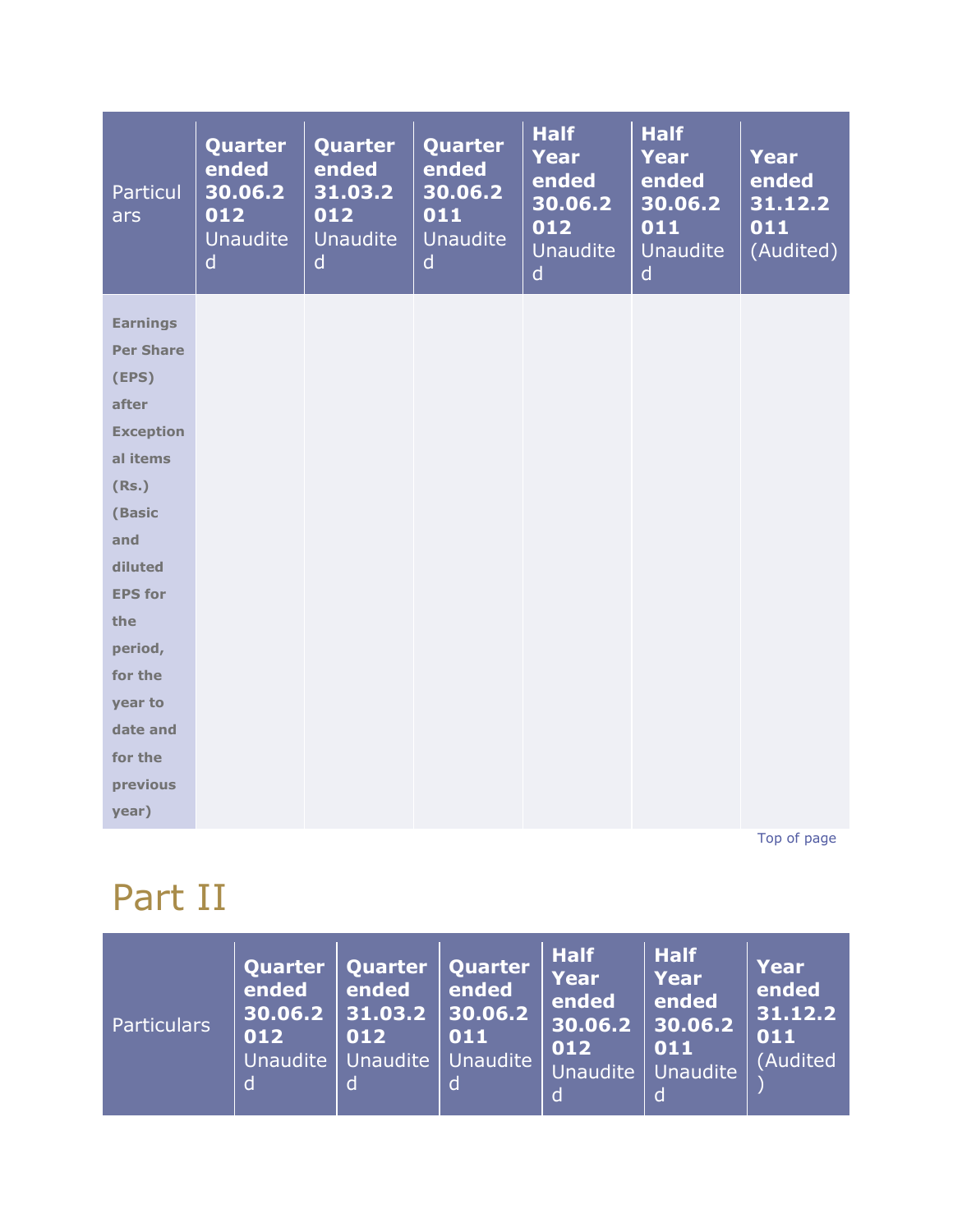| A.<br><b>PARTICULA</b><br>RS OF<br><b>SHAREHOL</b><br><b>DING</b>                                      |            |                  |            |            |            |            |
|--------------------------------------------------------------------------------------------------------|------------|------------------|------------|------------|------------|------------|
| 1 Public<br><b>Shareholding</b>                                                                        |            |                  |            |            |            |            |
| - Number of<br><b>Shares</b>                                                                           | 9,121,035  | 9,121,035        | 9,121,035  | 9,121,035  | 9,121,035  | 9,121,035  |
| - Percentage<br>of<br><b>Shareholding</b>                                                              | 39.60%     | 39.60%           | 39.60%     | 39.60%     | 39.60%     | 39.60%     |
| 2 Promoters<br>and Promoter<br>group<br>Shareholding                                                   |            |                  |            |            |            |            |
| a)<br><b>Pledged/Encu</b><br>mbered                                                                    |            |                  |            |            |            |            |
| - Number of<br>shares                                                                                  | <b>NIL</b> | NIL              | <b>NIL</b> | <b>NIL</b> | <b>NIL</b> | <b>NIL</b> |
| - Percentage<br>of shares (as a<br>% of total<br>shareholding<br>of promoter<br>and promoter<br>group) | NIL        | NIL              | NIL        | NIL        | NIL        | <b>NIL</b> |
| - Percentage<br>of shares (as a<br>% of total                                                          | NIL        | $\textsf{NIL}{}$ | $\sf NIL$  | <b>NIL</b> | <b>NIL</b> | <b>NIL</b> |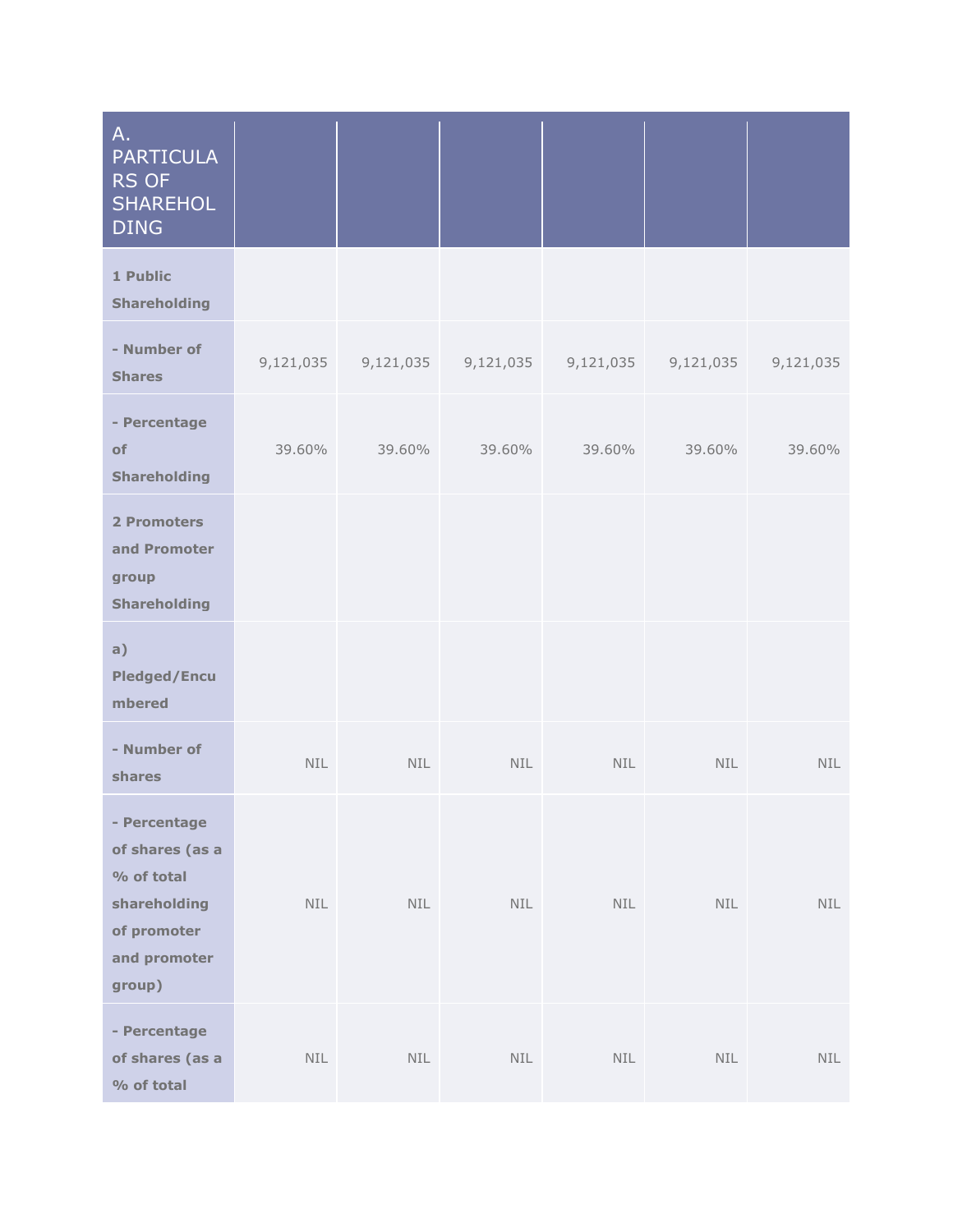| <b>Particulars</b>                                                                                     | <b>Quarter</b><br>ended<br>30.06.2<br>012<br><b>Unaudite</b><br>$\mathsf{d}$ | Quarter<br>ended<br>31.03.2<br>012<br><b>Unaudite</b><br>d | Quarter<br>ended<br>30.06.2<br>011<br><b>Unaudite</b><br>d | <b>Half</b><br>Year<br>ended<br>30.06.2<br>012<br><b>Unaudite</b><br>$\mathsf{d}$ | <b>Half</b><br>Year<br>ended<br>30.06.2<br>011<br>Unaudite<br>d | Year<br>ended<br>31.12.2<br>011<br>(Audited |
|--------------------------------------------------------------------------------------------------------|------------------------------------------------------------------------------|------------------------------------------------------------|------------------------------------------------------------|-----------------------------------------------------------------------------------|-----------------------------------------------------------------|---------------------------------------------|
| Α.<br><b>PARTICULA</b><br><b>RS OF</b><br><b>SHAREHOL</b><br><b>DING</b>                               |                                                                              |                                                            |                                                            |                                                                                   |                                                                 |                                             |
| share capital<br>of the<br>company)                                                                    |                                                                              |                                                            |                                                            |                                                                                   |                                                                 |                                             |
| b) Non-<br>encumbered                                                                                  |                                                                              |                                                            |                                                            |                                                                                   |                                                                 |                                             |
| - Number of<br>shares                                                                                  | 13,909,587                                                                   | 13,909,587                                                 | 13,909,587                                                 | 13,909,587                                                                        | 13,909,587                                                      | 13,909,587                                  |
| - Percentage<br>of shares (as a<br>% of total<br>shareholding<br>of promoter<br>and promoter<br>group) | 100.00%                                                                      | 100.00%                                                    | 100.00%                                                    | 100.00%                                                                           | 100.00%                                                         | 100.00%                                     |
| - Percentage<br>of shares (as a<br>% of total<br>share capital<br>of the<br>company)                   | 60,40%                                                                       | 60.40%                                                     | 60.40%                                                     | 60.40%                                                                            | 60.40%                                                          | 60.40%<br>Top of page                       |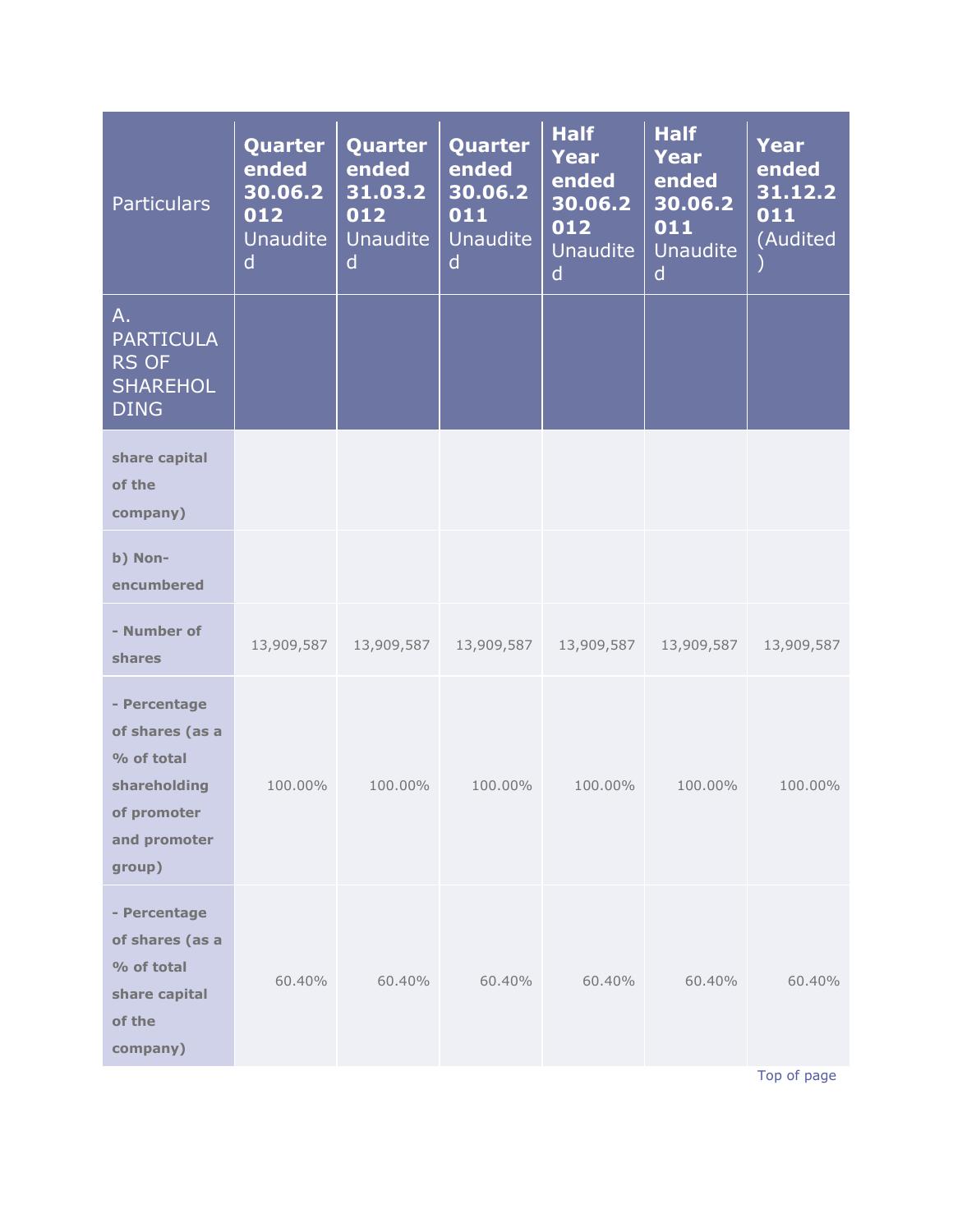| <b>Particulars</b>                             | 3 Months ended June 30,2012 |
|------------------------------------------------|-----------------------------|
| <b>B. INVESTOR COMPLAINTS</b>                  |                             |
| Pending at the beginning of the quarter        | <b>NIL</b>                  |
| Received during the quarter                    | 32                          |
| Disposed of during the quarter                 | 32                          |
| Remaining unresolved at the end of the quarter | <b>NIL</b>                  |
|                                                | Ton of nago                 |

[Top of page](http://www.sanofiindialtd.com/l/pw/en/layout.jsp?cnt=79567B5E-08D1-4AD2-8C69-9CDF7392E5FF#area_b)

## The Statement of Assets and Liabilities as required under clause 41(V)(h) of the Listing Agreement is as under:

| <b>Particulars</b>                         | As at June 30, 2012<br><b>Unaudited</b> | As at Dec 31,<br>2011 Audited |
|--------------------------------------------|-----------------------------------------|-------------------------------|
| <b>EQUITY AND LIABILITIES :</b>            |                                         |                               |
| <b>Shareholders' funds:</b>                |                                         |                               |
| (a) Share capital                          | 230                                     | 230                           |
| (b) Reserves & Surplus *                   | 11,631                                  | 10,936                        |
| Sub-total - Shareholder's Funds            | 11,861                                  | 11,166                        |
| <b>Non-current liabilities</b>             |                                         |                               |
| (a) Other long term liabilities            | 10                                      | 10                            |
| (b) Long term provisions                   | 362                                     | 313                           |
| (c) Deferred Tax Liabilities (Net)         | 88                                      | 85                            |
| <b>Sub-total - Non-current liabilities</b> | 460                                     | 408                           |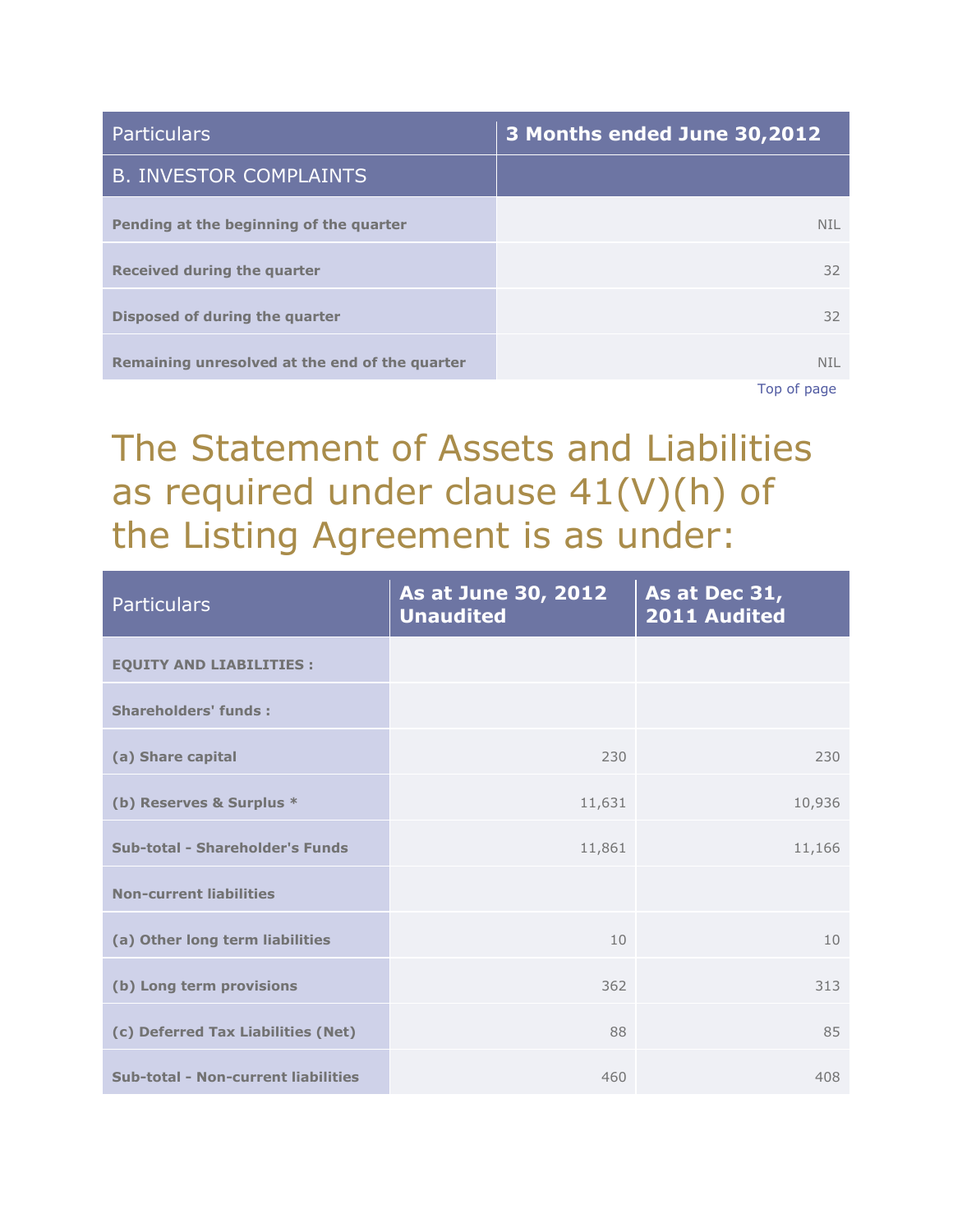| <b>Particulars</b>                                              | As at June 30, 2012<br><b>Unaudited</b> | As at Dec 31,<br>2011 Audited |
|-----------------------------------------------------------------|-----------------------------------------|-------------------------------|
| <b>Current liabilities</b>                                      |                                         |                               |
| (a) Trade Payables                                              | 1,459                                   | 1,435                         |
| (b) Other current liabilities                                   | 656                                     | 750                           |
| (c) Short-term provisions                                       | 628                                     | 1,266                         |
| <b>Sub-total - Current liabilities</b>                          | 2,743                                   | 3,451                         |
| <b>TOTAL EQUITY &amp; LIABILITIES</b>                           | 15,064                                  | 15,025                        |
| <b>ASSETS</b>                                                   |                                         |                               |
| <b>Non-current assets</b>                                       |                                         |                               |
| (a) Fixed Assets (Including Capital<br><b>Work in Progress)</b> | 7,548                                   | 7,598                         |
| (b) Non current investments                                     | $\overline{4}$                          | $\overline{4}$                |
| (c) Long term loans and advances                                | 599                                     | 771                           |
| (d) Other non-current assets                                    | 13                                      | 6                             |
| <b>Sub-Total - Non Current Assets</b>                           | 8,164                                   | 8,379                         |
| <b>Current assets</b>                                           |                                         |                               |
| (a) Inventories                                                 | 2,996                                   | 2,543                         |
| (b) Trade receivables                                           | 1,258                                   | 1,040                         |
| (c) Cash & Bank Balances                                        | 2,345                                   | 2,342                         |
| (d) Short term loans & advances                                 | 239                                     | 657                           |
| (e) Other current assets                                        | 62                                      | 64                            |